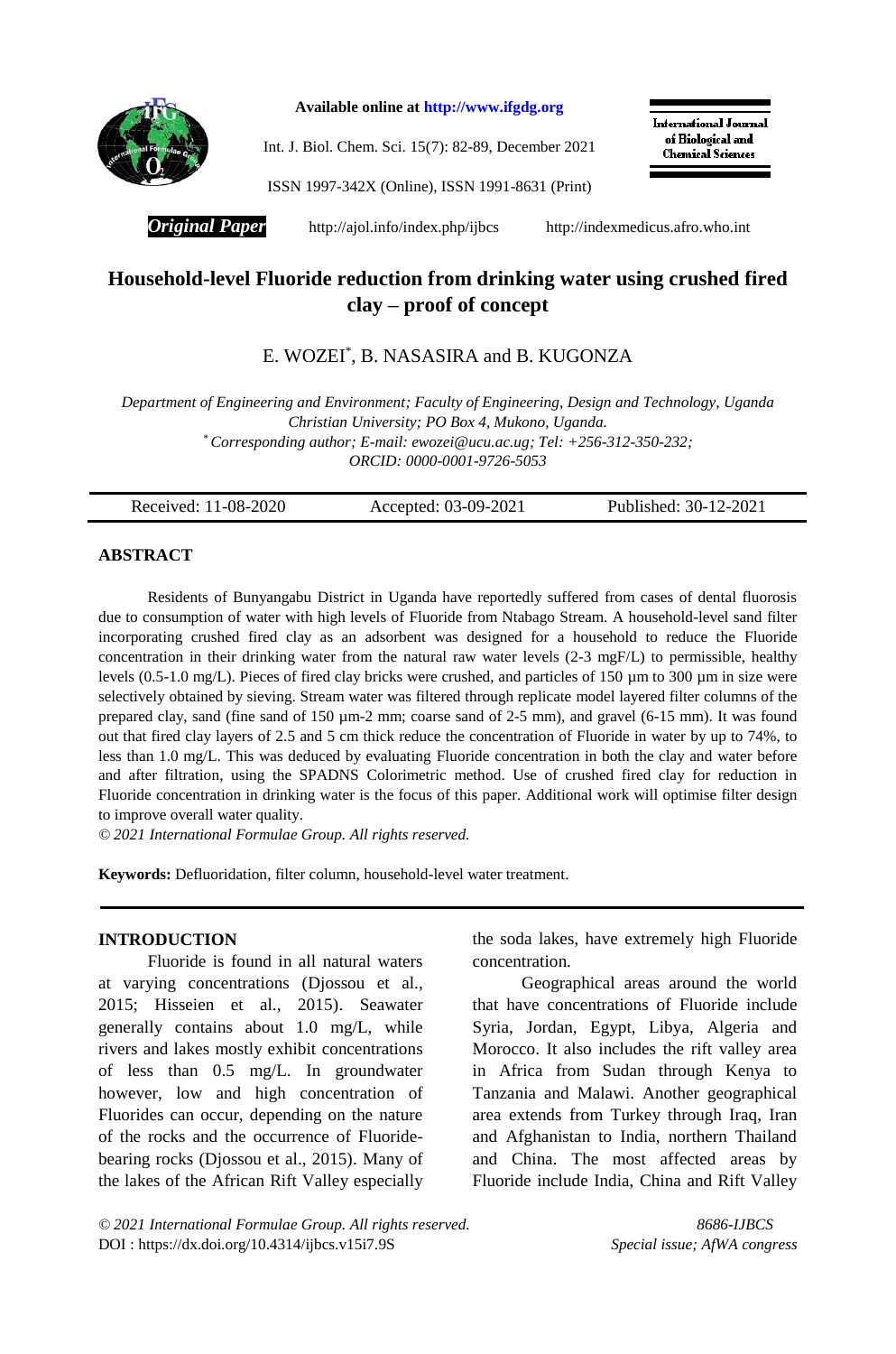countries in Africa (Demelash et al., 2019; Mosonik, 2015).

In Uganda, 6.45% of the water sources exceed the standard value of Fluoride in drinking water. The maximum value of Fluoride in these waters is reported to be 3.31 mg/L and the most affected areas include volcanic areas of Elgon, Mbale, Moroto and the Rift Valley of western Uganda (Malago et al., 2017).

Preliminary tests carried out in October 2018 on water from Ntabago Stream in Western Uganda showed concentrations of Fluoride between 2 mg/L to 3 mg/L, which has led to fluorosis and discolouration of teeth for the residents consuming the water (Figure 1). According to the Ugandan Standard (UNBS, 2008), this range is greater than the permissible levels (0.5 mg/L to 1.0 mg/L for potable treated water, and 1.5 mg/L for potable untreated water). This has made the water unsafe for human consumption due to high concentration of Fluoride in water (Das and Mondal, 2016).

The National Water and Sewerage Corporation (NWSC) has provided piped water, but because of the cost attached, the residents prefer free water from this stream to piped water, which makes them susceptible to health risks associated with Fluoride contamination (Table 1). 34% of the population in Rwimi Town Council have access to safe and clean water (MWE, 2018). This implies that the bigger percentage (66%) of the population have no access to safe and clean water. The focus of this study is mainly on the potential for defluoridation of water from Ntabago Stream to permissible levels using crushed fired clay as an adsorbent.

Crushed fired clay was chosen as it is readily available to households in Uganda where small scale industries involved in firing of clay bricks for construction, firing of pottery, and charcoal stove linings are common. Other adsorbents have been studied for fluoride reduction including bone char, ceramics, and oxides (Djousse Kanouo et al., 2020; Yadav et al., 2018; Habuda-Stanić et al., 2014; Madhukar et al., 2014; Loganathan et al., 2013), but these may not be available at household level.



**Figure 1** Affected residents of the study area showing teeth discolouration.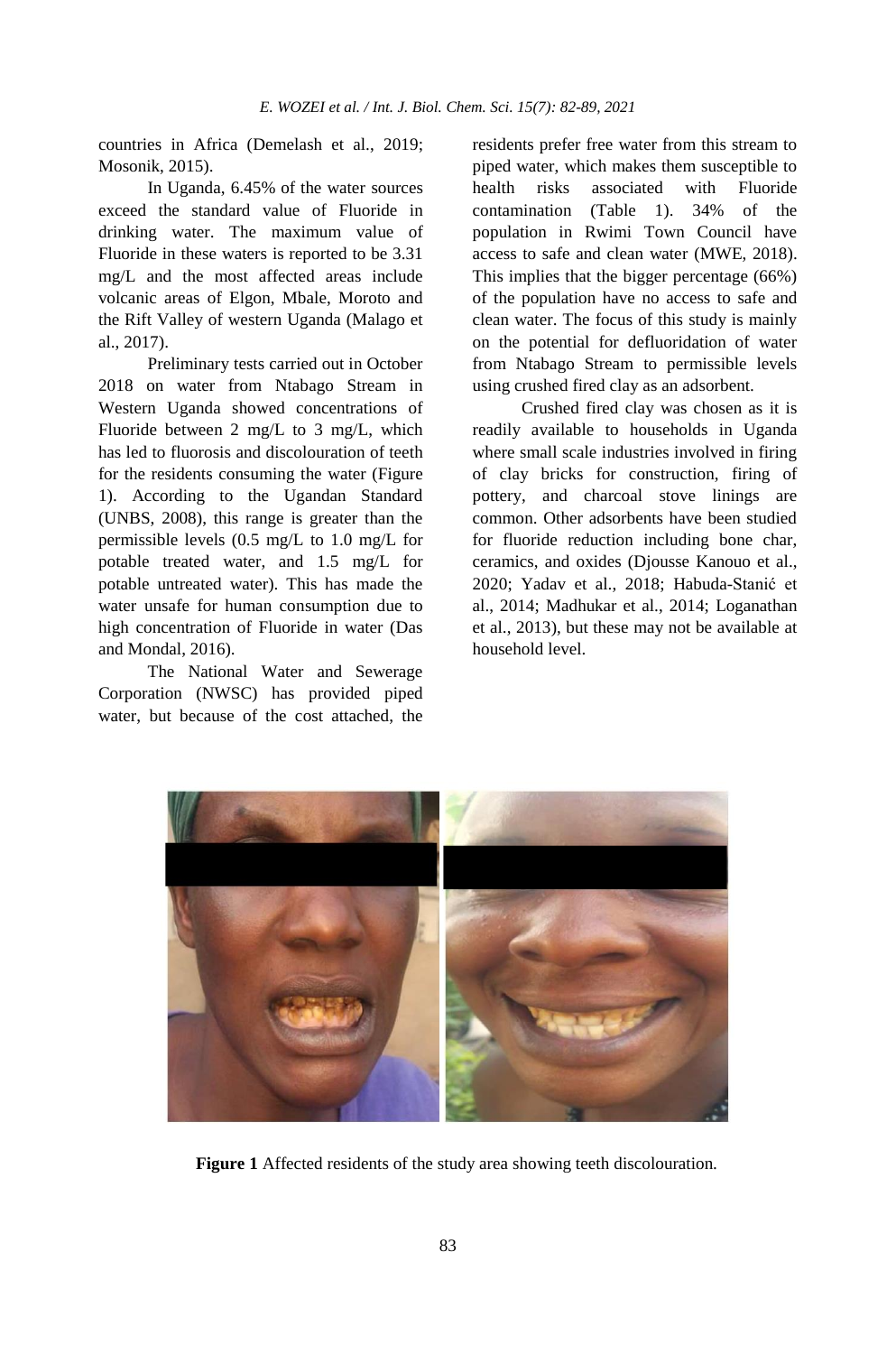| Fluoride $(mg/L)$ | <b>Health Impact</b>                                                                                                                                                                                                                                                                                                                            |
|-------------------|-------------------------------------------------------------------------------------------------------------------------------------------------------------------------------------------------------------------------------------------------------------------------------------------------------------------------------------------------|
| < 0.5             | Dental caries                                                                                                                                                                                                                                                                                                                                   |
| $0.5 - 1.5$       | Optimum dental health, works against dental caries                                                                                                                                                                                                                                                                                              |
| $1.5 - 3$         | Dental fluorosis, blackening and pitting of enamel and teeth from long-term<br>exposure, mottled enamel, Roentgenographic bone changes, polydipsia                                                                                                                                                                                              |
| $3 - 8$           | Skeletal fluorosis, damages foetus, increase in F-concentration in milk, infant<br>mortality due to calcification of blood vessels, lack of intelligence quotient in<br>children, osteosclerosis, renal diseases, elevated serum alkaline phosphatase,<br>stiffness of knees and hips, increased bone mineral density, bone and joint<br>pains. |
| $10 - 100$        | Gastroenteritis, skin irritation, deformation of bones and other skeletal<br>abnormalities, thyroid changes, growth retardation, kidney damage, crippling<br>fluorosis.                                                                                                                                                                         |

**Table 1:** Health impacts of Fluoride in drinking water.

Compiled from Madhukar et al. (2014)

# **MATERIALS AND METHODS**

## **Raw water quality**

Grab samples of stream water were collected from three locations along the Ntabago Stream (Figure 2) for raw water Fluoride concentration analysis.

### **Defluoridation model filters**

Model filters were prepared for defluoridation filter test runs as follows:

Pieces of fired clay bricks were crushed and sieved to obtain the particles that pass through a 300 µm sieve and are retained on a 75 µm sieve. After sieving, the clay was washed to eliminate very fine particles (dust of less than 75 µm). Clays reportedly have a Fluoride adsorption capacity of 84-95 mg/g; and over 85% adsorption for clays with high Al and Fe content. Heat treatment (firing) increases adsorption capacity (Madhukar et al., 2014).

Sand was washed using clean water until clean water from it was observed. The sand was sun dried for two days, and fine sand and coarse sand portions were obtained after sieving. Coarse sand and fine sand of 2 mm to 5 mm, and 150 µm to 2 mm, respectively, were used.

The gravel to be used was thoroughly washed with clean water to eliminate dust and then sun dried, after which gravel of size 6 mm to 15 mm obtained by sieving.

The model filter layers were arranged with the gravel at the bottom, followed by coarse sand, then fine sand, and crushed fired clay at the top. The gravel and sand layers had a constant thicknesses (5 cm) while the crushed fired clay had varying layer thickness  $(2.5 \text{ cm}, 5 \text{ cm}, 7.5 \text{ cm})$  in each of the three model filters.

A 3 mgF/L solution comprised of distilled water and Sodium Fluoride (NaF) was prepared for the model filter test runs. After stock preparation, the solution was analyzed to confirm the concentration of Fluoride ions using SPADNS Colorimetric Method (APHA/AWWA/WEF, 1999). 750 mL of the 3 mgF/L solution was passed through the model filter in each test run, and the filtrate was analysed for Fluoride concentration.

The SPADNS Colorimetric Method was used to determine the concentration of fluoride in the water before and after filtration. This Method is based on the reaction between fluoride and a zirconium-dye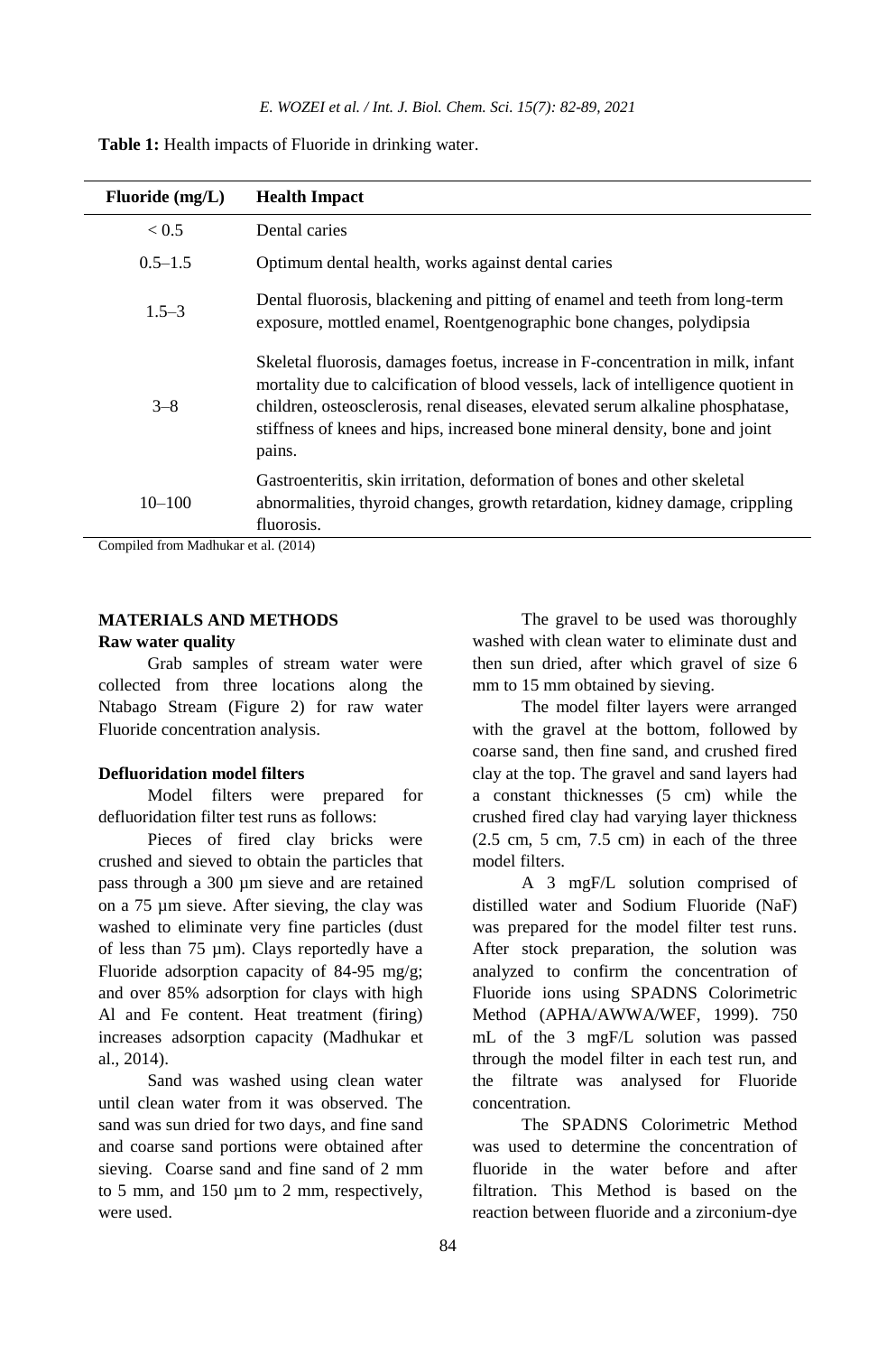and relies on the fact that when Fluoride reacts with certain zirconium dyes, a colourless complex anion and a dye are formed. The complex, which is proportional to the fluoride concentration, tends to bleach the dye which therefore becomes progressively lighter as the Fluoride concentration increases. In the case of the Fluoride ion reaction with Zr-SPADNS (sodium 2-(parasulphophenylazo-)-1,8 dihydroxy-3,6-naphthalene disulphonate), the resulting coloured complex is measured in a spectrophotometer at 570 nm (APHA/AWWA/WEF, 1999; HP, 2000).

To determine the clay-adsorbed portion of Fluoride, the clay was removed from the filter and a homogenized sample washed using 250 mL of 1 M of hydrochloric acid for 1-hour in order to extract Fluoride ions in a solution. The acid enabled the detaching of the Fluoride ions from clay particles into the washing solution (Moon et al., 2015).

After one hour, the suspension was filtered using a 0.45 µm micropore filter and the filtrate was then analysed for Fluoride concentration according to the SPADNS Colorimetric Method as described above.

## **Adsorption capacity and effect of adsorbent layer thickness**

Fluoride reduction with tests with model filters were carried to determined layer thickness of the adsorbent and the initial Fluoride ion concentration in the solution was determined at ambient temperature  $(\sim 25 \text{ °C})$ . The Fluoride concentration in the filtrate and fired crushed clay from the filter was determined using SPADNS Colorimetric Method. Three model filter setup experiments were used, and three test runs carried out on each.

The effect of the adsorbent layer was investigated by varying the crushed fired clay layer thicknesses, and spiking the water to be filtered with 3 mgF/L. The fired clay thickness in the filters was varied from between 2 cm to 10 cm (2.5 cm, 5 cm, and 7.5 cm). The concentrations of Fluoride in the filtrate were determined after each test (Motora and Tesema, 2017). The concentration of Fluoride retained in the clay layer was determined in one of the three test runs.



**Figure 2:** A sketch map showing location of sampling points along Ntabago Stream.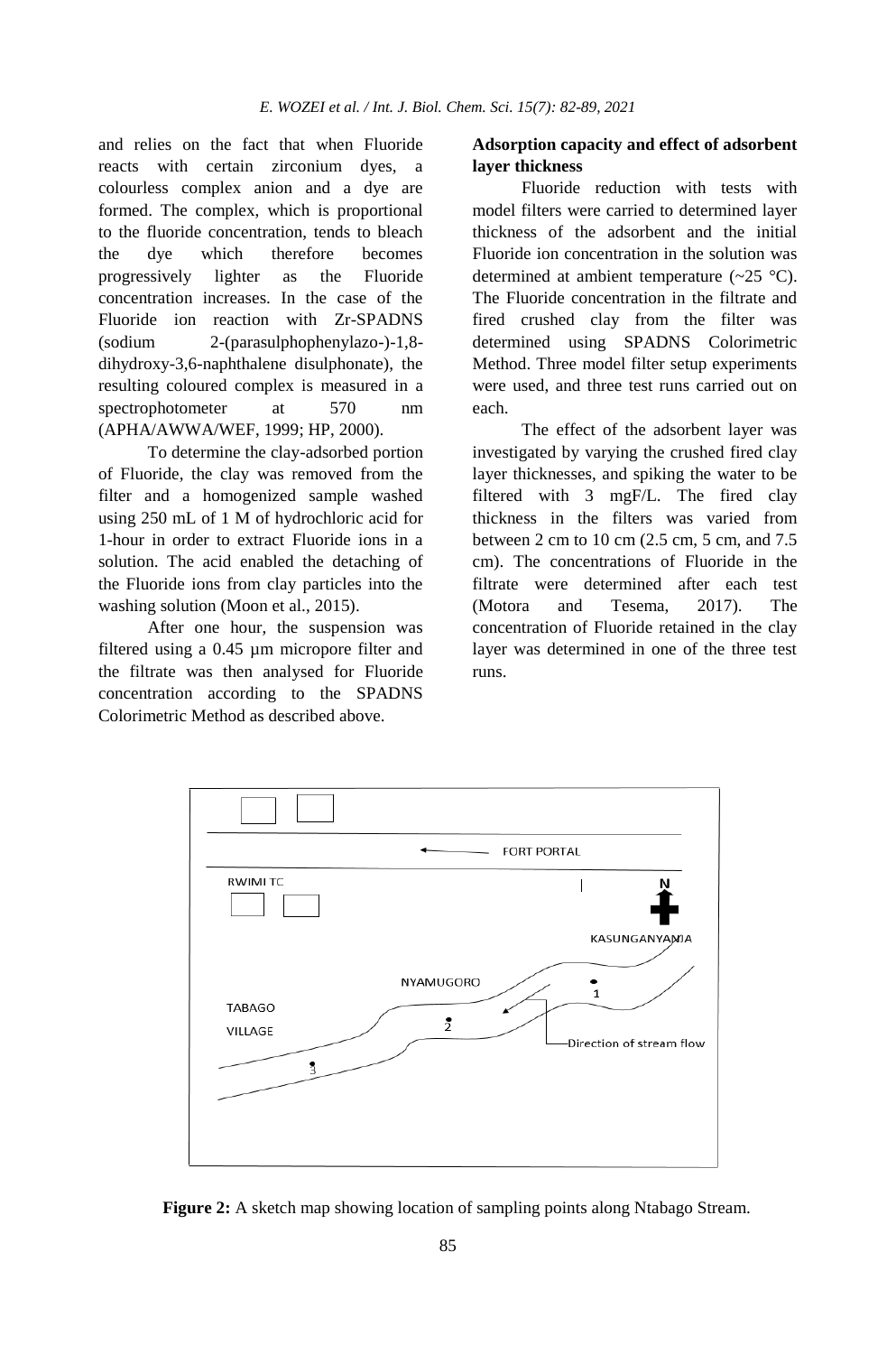# **RESULTS**

### **Defluoridation test runs**

The 2.5 cm and 5 cm crushed fired clay layer filters were able to reduce to the Fluoride concentration in the filtered water by 71% and 74% respectively to within the optimum range for dental health (0.5-1.5 mgF/L), which meets the Uganda National Standard maximum limit of 1.5 mgF/L (Figure 3). Other studies with fired clay show

similar reduction levels (Mottora and Tesema, 2017).

The 7.5 cm clay layer filter reduced the Fluoride levels by 95% to below 0.5 mgF/L (Figure 3), which is a risk factor for dental caries. Reduction in the clay-free control was about 10%. Therefore, the 5 cm clay layer filter was chosen as a conservative option for further study.



**Figure 3:** Defluoridation test runs show reduction of Fluoride to within and below the optimum range for dental health in filtrate from model filters with a crushed fired clay layer receiving water spiked with 3 mgF/L.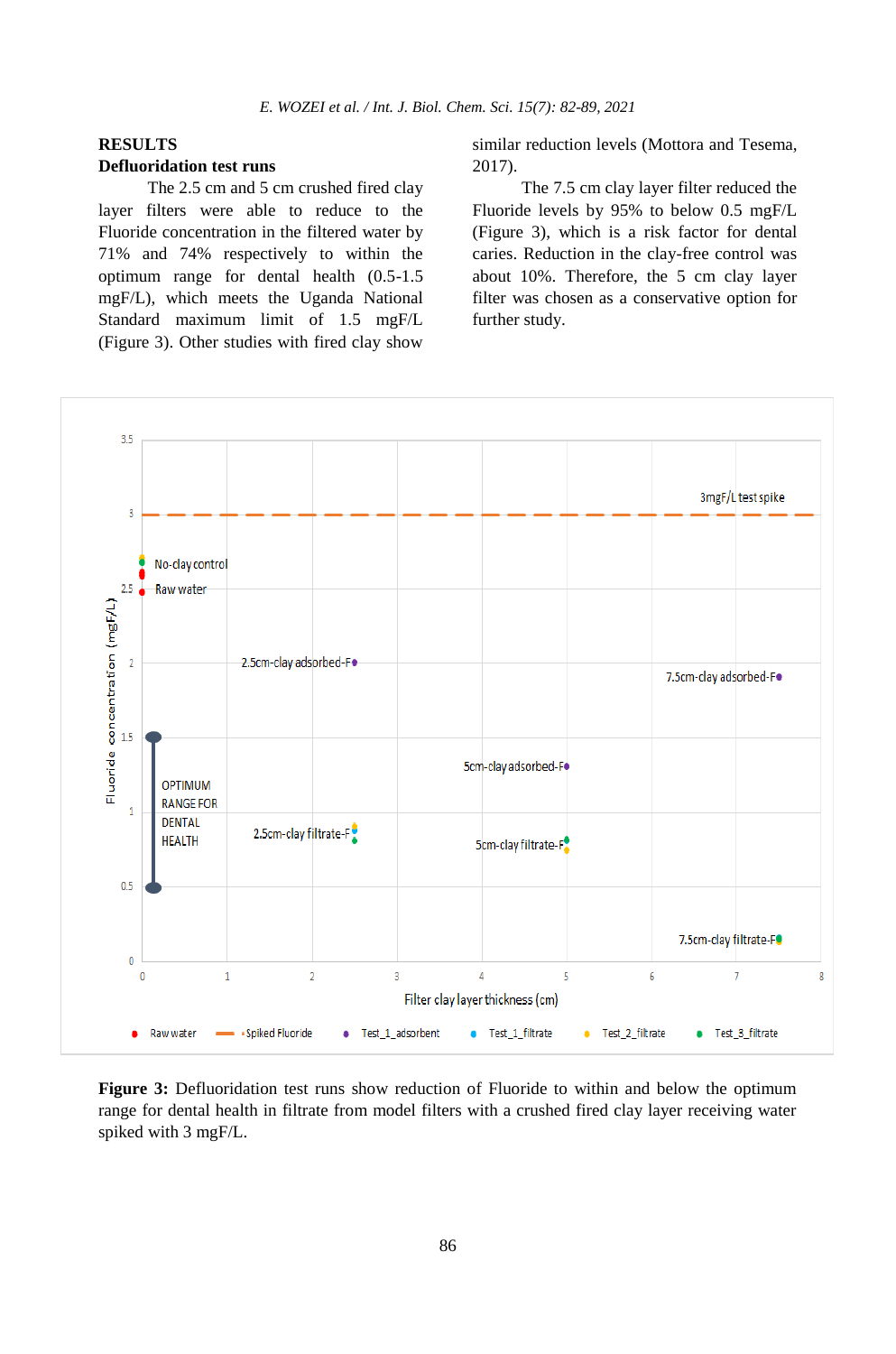#### **DISCUSSION**

With the 7.5 cm clay layer, 95% of the Fluoride could be accounted for in the filtered water and HCl acid-washed clay, which compares favourably with the findings of Moon et al., (2015). However, with the 5 cm and 7.5 cm clay layers only about 70% of the spiked Fluoride was accounted for at the end of the test run. It is therefore important to carry out more tests to account for the remaining 30% in order to understand the defluoridation process better, and to determine how long the clay layer can remain effective before needing to be replaced.

#### **Filtered water quality**

Raw water quality improvement in other parameters of interest was therefore checked with a 5 cm clay layer test filter (Table 2).

While the 5 cm clay layer model filter reduces Fluoride levels to optimum, and improves other physicochemical parameters (Electrical Conductivity), it produces water which needs still improvement in Apparent colour, Turbidity and Total Suspended Solids levels (Table 2). Further optimization of the sand filter layer thickness is needed for overall physicochemical and biological water quality improvement for household level drinking water treatment. An adaptation of the HACCP (Hazard Analysis Critical Control Point) methodology outlined by Gokpeya et al. (2019) for household level clay water filters shall form the basis for this assessment.

**Table 2:** Raw water quality before and after filtration.

| <b>Parameters</b>              | <b>Units</b> | <b>Initial</b><br>quality | <b>Filtrate</b><br>quality | <b>Uganda National</b><br><b>Standards for</b><br>potable water | <b>Filtered</b><br>water<br>compliance |
|--------------------------------|--------------|---------------------------|----------------------------|-----------------------------------------------------------------|----------------------------------------|
| pH                             |              | 7.11                      | 7.32                       | $6.5 - 8.5$                                                     | <b>OK</b>                              |
| <b>Electrical Conductivity</b> | $\mu$ S/cm   | 980                       | 348                        | $\leq 1500$                                                     | OK                                     |
| Colour (apparent)              | PtCo         | 207                       | 74                         | $\leq 15$                                                       | <b>High</b>                            |
| Turbidity                      | <b>NTU</b>   | 39                        | 9                          | < 5.0                                                           | High                                   |
| <b>Total Suspended Solids</b>  | mg/L         | 44                        | 9                          | 0.0                                                             | High                                   |

#### **Conclusion**

Ntabago Stream has between 2-3 mg F/L, which is above the National Standard and above the optimum range for dental health (0.5-1.5 mgF/L). A crushed fired clay layer of 5 cm thickness in a model filter was adequate for reducing Fluoride by 74% to the permissible levels. The filter system was also effective at reducing water Turbidity, Electrical Conductivity, Apparent colour and Suspended Solids.

Further studies will be done on optimization of the defluoridation model filter and process. This would aid in determining the contact time for optimum Fluoride reduction, the period after which the adsorption sites are fully saturated, potential for adsorbent regeneration, maintenance best practice for the filter system, and the filter layer requirements for achieving overall safe drinking water quality at household level.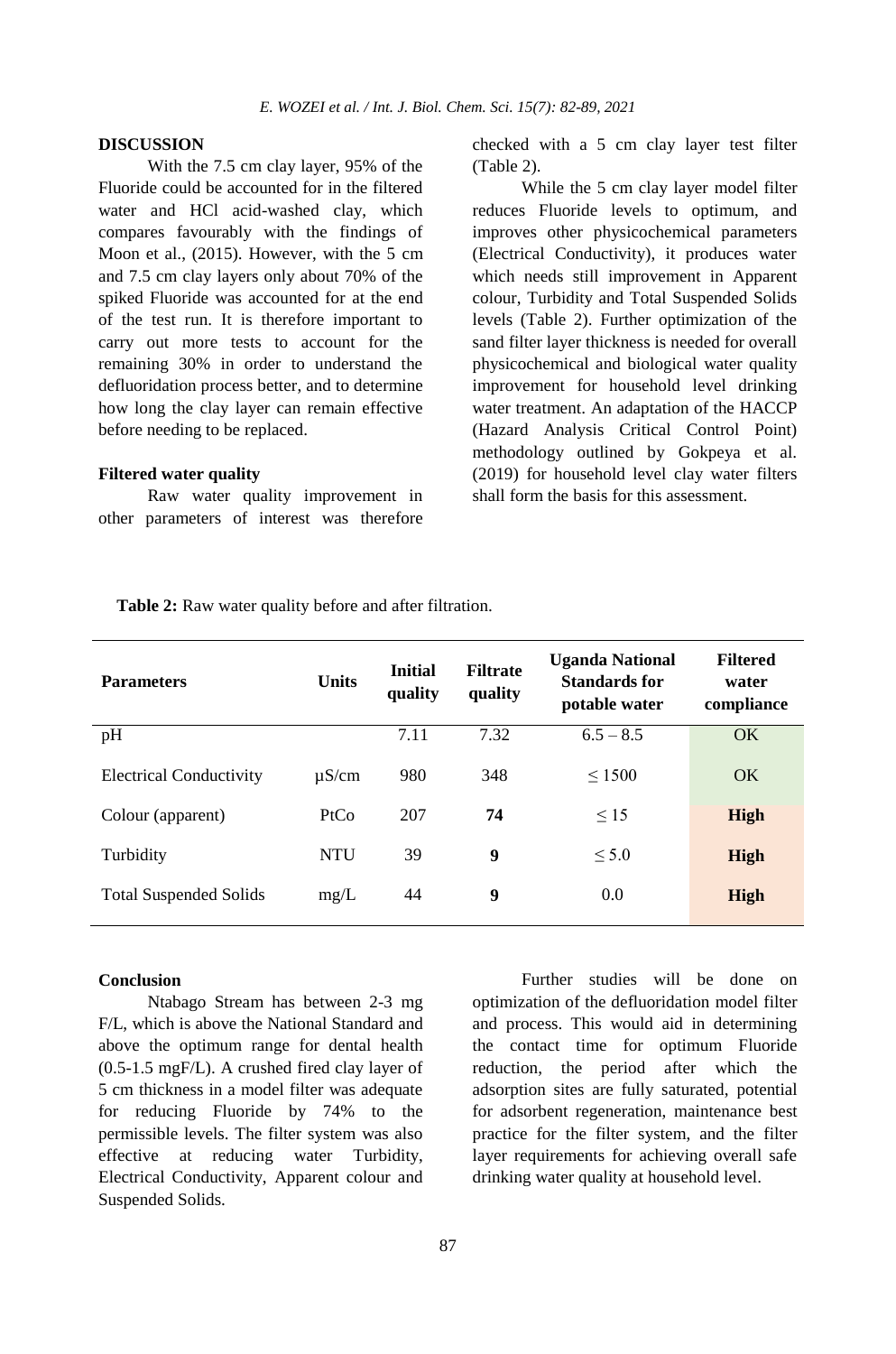## **COMPETING INTERESTS**

The authors declare that they have no competing interests.

## **AUTHORS' CONTRIBUTIONS**

All authors contributed to the conception and design, and analysis. EW was the principal investigator. BN and BK contributed to material preparation and data collection. EW led the manuscript writing and made revisions.

#### **ACKNOWLEDGMENTS**

The authors thank F. Okot of the UCU Environmental Quality Laboratory for technical assistance and advice.

#### **REFERENCES**

- APHA/AWWA/WEF. 1999. *Standard Methods for the Examination of Water and Wastewater*. Method 4500-F-Fluoride D. SPADNS Method. American Public Health Association/American Water Works Association/Water Environment Federation: Washington DC, USA.
- Das K, Mondal NK. 2016. Dental fluorosis and urinary fluoride concentration as a reflection of fluoride exposure and its impact on IQ level and BMI of children of Laxmisagar, Simlapal Block of Bankura District, W.B., India. *Environmental Monitoring and Assessment*, **188**(4) Article 218. DOI: https://doi.org/10.1007/s10661-016- 5219-1
- Demelash H, Beyene A, Abebe Z, Melese A. 2019. Fluoride concentration in ground water and prevalence of dental fluorosis in Ethiopian Rift Valley: systematic review and meta-analysis. *BMC Public Health*, **19**: 1298, 9pp. DOI: https://doi.org/10.1186/s12889-019- 7646-8
- Djousse Kanouo BM, Fru Fonteh M, Pindjou Ngambo S. 2020. Development of a low cost household bone-char defluoridation filter. *International Journal of Biological and Chemical Sciences*, **14**(5): 1921-

1927. DOI:

https://doi.org/10.4314/ijbcs.v14i5.33

Djossou D, Adechina A, Kelome N, Houinato D, Pili Pili CM. 2015. Analysis of the chemical quality of underground waters in the municipality of Dassa-zoumè. *International Journal of Biological and Chemical Sciences*, **9**(5): 2735-2742. DOI:

http://dx.doi.org/10.4314/ijbcs.v9i5.42

- Gokpeya MB, Sackou JK, Claon JS, Oka BMC, Kouadio LK. 2019. Analyse des risques sanitaires dans la production de filtres à eau en céramique à Abidjan, Côte d'Ivoire. *International Journal of Biological and Chemical Sciences*, **13**(2): 1210-1221. DOI: https://dx.doi.org/10.4314/ijbcs.v13i2.49
- Habuda-Stanić M, Ravančić ME, Flanagan A. 2014. A Review on Adsorption of Fluoride from Aqueous Solution. *Materials (Basel, Switzerland)*, **7**(9): 6317-6366. DOI: https://doi.org/10.3390/ma7096317
- Hisseien Aa-T, Kamga R, Mahamat TN. 2015. Physico-chemical analysis of Logone River water at Moundou City in Southern Chad. *International Journal of Biological and Chemical Sciences*, **9**(3): 1654-1664. DOI: http://dx.doi.org/10.4314/ijbcs.v9i3.44
- HP. 2000. *Hydrology Project Training Module # WQ – 36 How to measure Fluoride: SPADNS Spectrophotometric Method*. DHV Consultants BV and Delft Hydraulics: New Delhi.
- Loganathan P, Vigneswaran S, Kandasamy J, Naidu R. 2013. Defluoridation of drinking water using adsorption processes. *Journal of Hazardous Materials,* **248–249**: 1-19. DOI: https://doi.org/10.1016/j.jhazmat.2012.1 2.043
- Yadav KK, Gupta N, Kumar V, Khan SA, Kumar A. 2018. A review of emerging adsorbents and current demand for defluoridation of water: Bright future in water sustainability. *Environment International*, **111**: 80-108. DOI: